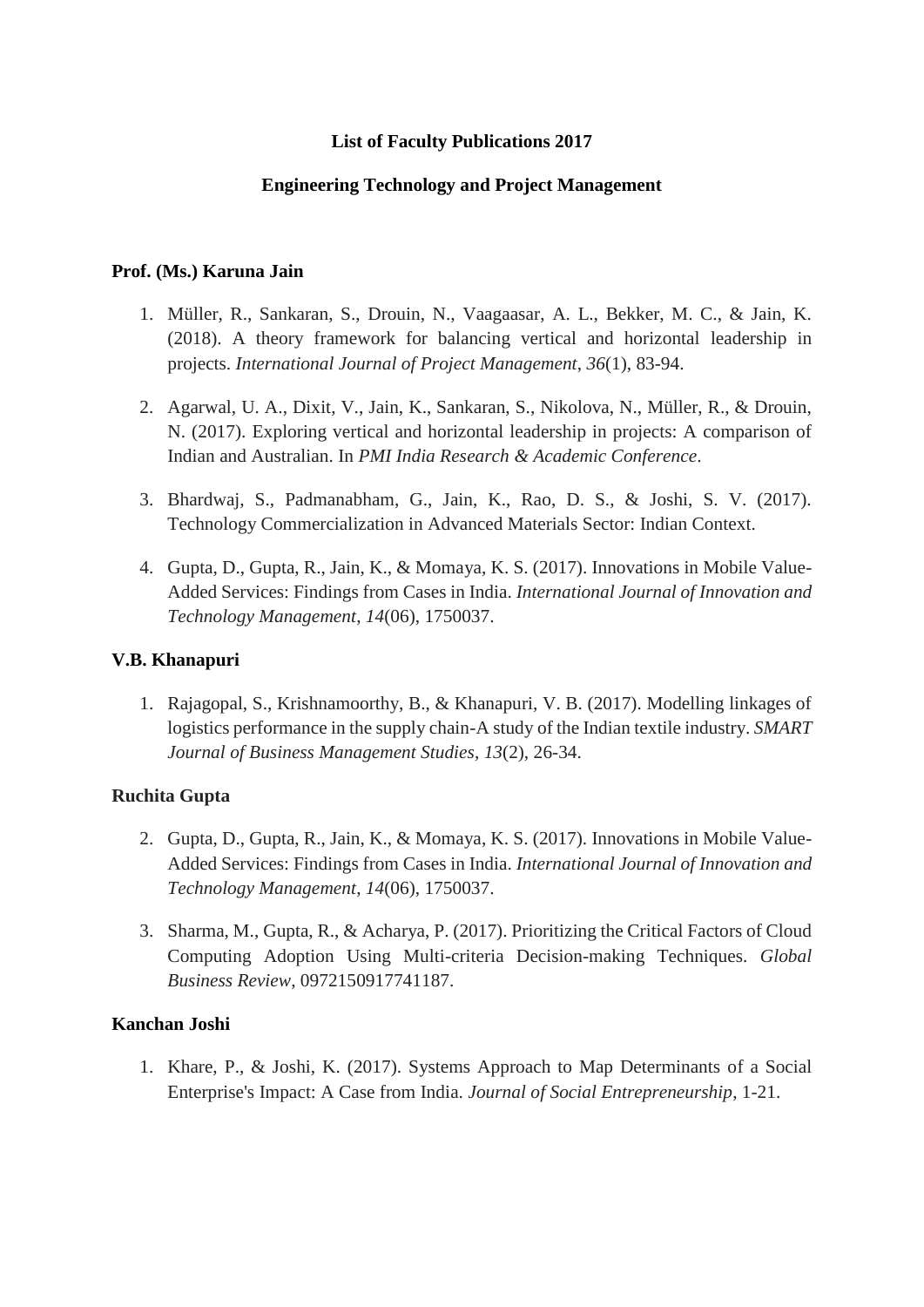### **Accounting & Finance**

### **M. [Venkateswarlu](https://www.nitie.edu/MV%20Profile%20for%20NITIE-Prof.%20Venkateshwarlu.pdf)**

2. BABU, T. R., & VENKATESWARLU, M. (2017). IMPACT OF FINANCIAL STRESS ON GDP GROWTH: AN EMPIRICAL STUDY ON INDIA. *Indian Journal of Economics & Business*, *16*(1), 51-66.

# **[K. S. Ranjini](https://www.nitie.edu/MV%20Profile%20for%20NITIE-Prof.%20Venkateshwarlu.pdf)**

1. Kumar Sanjeev, Ranjani K.S., 2017 Dividend Behaviour of Indian listed Manufacturing and Service Sector Firms, Global Business review, forthcoming 20 (1)

## **Vipul Kumar Singh**

2. Purankar, S. A., & Singh, V. K. (2017). Does inclusion of agriculture futures contracts provide enough portfolio diversification? Evidences from India. *International Journal of Management Practice*, *10*(4), 422-444.

# **Ajaya Kumar Panda**

- 3. Panda. A.K. and Nanda S., Time-Varying Synchronization and Dynamic Conditional Correlation among the Stock Market Returns of Leading South American Economies" Accepted (2017) *International Journal of Managerial Finance*, (Emerald
- 4. Panda. A.K. and Nanda S., Working Capital Financing and Corporate, Profitability of Indian Manufacturing Firms, Accepted (2017), *Management Decision*, (Emerald)
- 5. Panda. A.K., Nanda S. (2018), A GARCH Modelling of Volatility and M-GARCH Approach of Stock Market Linkages of North America; *Global Business Review*, Vol-19, Issue-6 (Forthcoming-Sage)
- 6. Nanda S. and Panda. A.K. (2018), The Determinants of Corporate Profitability; An Investigation of Indian Manufacturing Firms, *International Journal of Emerging Markets*, Vol-13, Issue-1, DOI: 10.1108/IJoEM-01-2017-0013 (Emerald)
- 7. Panda, A. K., Panda, A. K., Nanda, S., & Nanda, S. (2017). Market linkages and conditional correlation between the stock markets of South and Central America. *Journal of Financial Economic Policy*, *9*(02), 174-197.
- 8. Panda, A. K., & Nanda, S. (2017). Short-term and long-term Interconnectedness of stock returns in Western Europe and the global market. *Financial Innovation*, *3*(1), 1.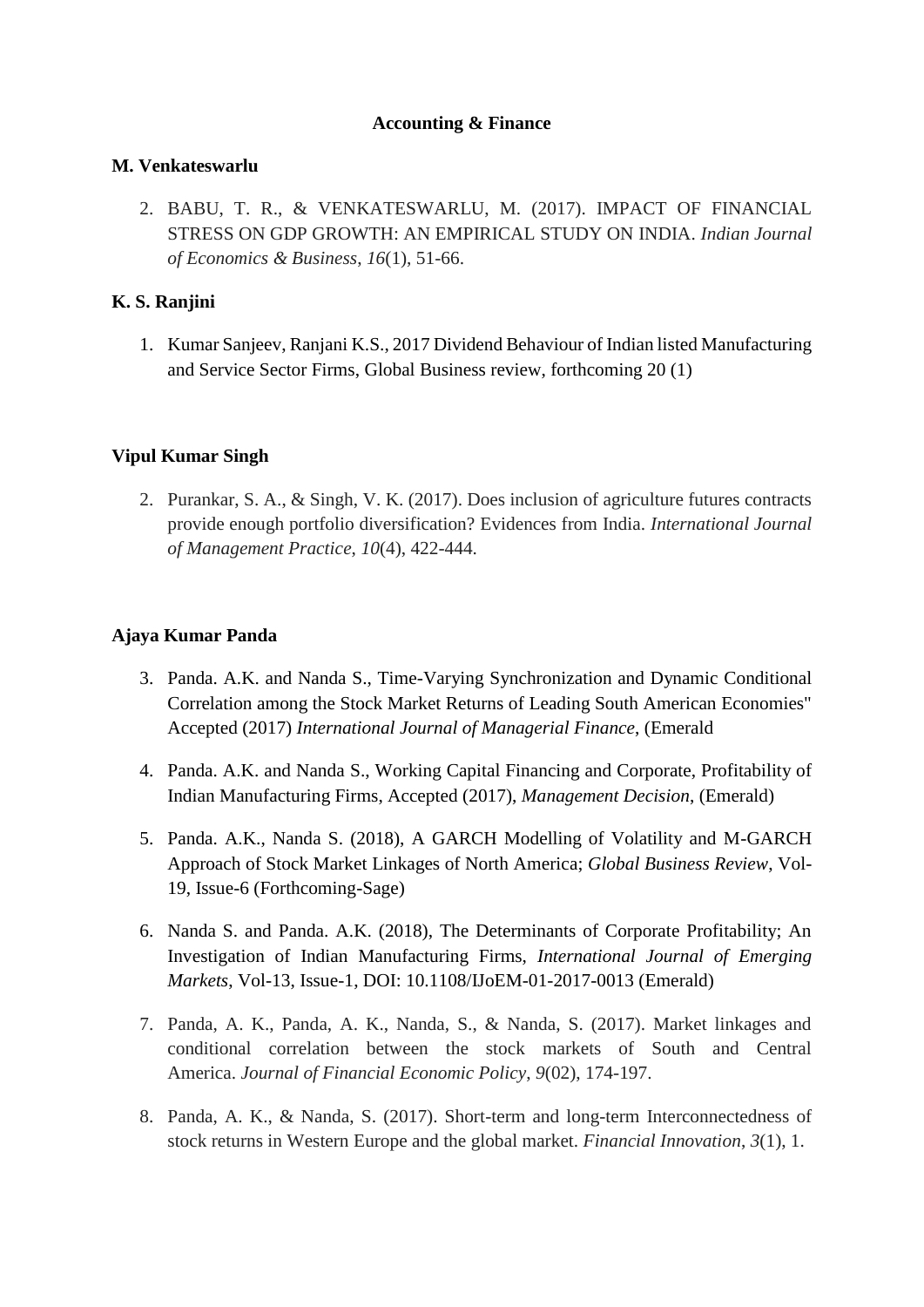### **Satish Kumar**

- 1. Baker, K., Kumar, Satish, and Rao, Purnima (2017), Financing preferences and practices of Indian SMEs, *Global Finance Journal,*{Forthcoming}.
- 2. Kumar Satish, GoyalNisha and Basu, Rituprna, (2017) Profiling Emerging Market Investors: A Segmentation Approach, *International Journal of Bank Marketing*, {Forthcoming}.
- 3. Singh, H. P., Singh, H. P., Kumar, S., & Kumar, S. (2017). Working capital requirements of manufacturing SMEs: evidence from emerging economy. *Review of International Business and Strategy*, *27*(3), 369-385.
- 4. Baker, H. K., Baker, H. K., Kumar, S., Kumar, S., Colombage, S., Colombage, S., ... & Singh, H. P. (2017). Working capital management practices in India: survey evidence. *Managerial Finance*, *43*(3), 331-353.
- 5. Rao, P., Rao, P., Kumar, S., Kumar, S., Gaur, V., Gaur, V., ... & Verma, D. (2017). What constitutes financing gap in Indian SMEs–owners' perspective?. *Qualitative Research in Financial Markets*, *9*(2), 117-131.
- 6. Singh, H. P., Singh, H. P., Kumar, S., Kumar, S., Colombage, S., & Colombage, S. (2017). Working capital management and firm profitability: a metaanalysis. *Qualitative Research in Financial Markets*, *9*(1), 34-47.

# **Industrial Engineering & Manufacturing Management**

## **K.V.S.S. [Narayana](https://www.nitie.edu/index.php?option=com_content&task=view&id=538&Itemid=103&lang=en) Rao**

- 1. Kambhampati, V. S. S. N. R. (2017). Principles of Industrial Engineering. In *IIE Annual Conference. Proceedings* (pp. 890-895). Institute of Industrial and Systems Engineers (IISE).
- 2. Kumar, S., & Rao, K. N. (2017). Study of Causality, Shocks, and Risk Return Tradeoff in Multifactor Asset Pricing Models. *Australian Academy of Accounting and Finance Review*, *3*(1), 21-27.

## **L. [Ganapathy](https://www.nitie.edu/index.php?option=com_content&task=view&id=75&Itemid=103&lang=en)**

1. Mishra, R., Mishra, R., Pundir, A. K., Ganapathy, L., & (2017). Evaluation and prioritisation of manufacturing flexibility alternatives using integrated AHP and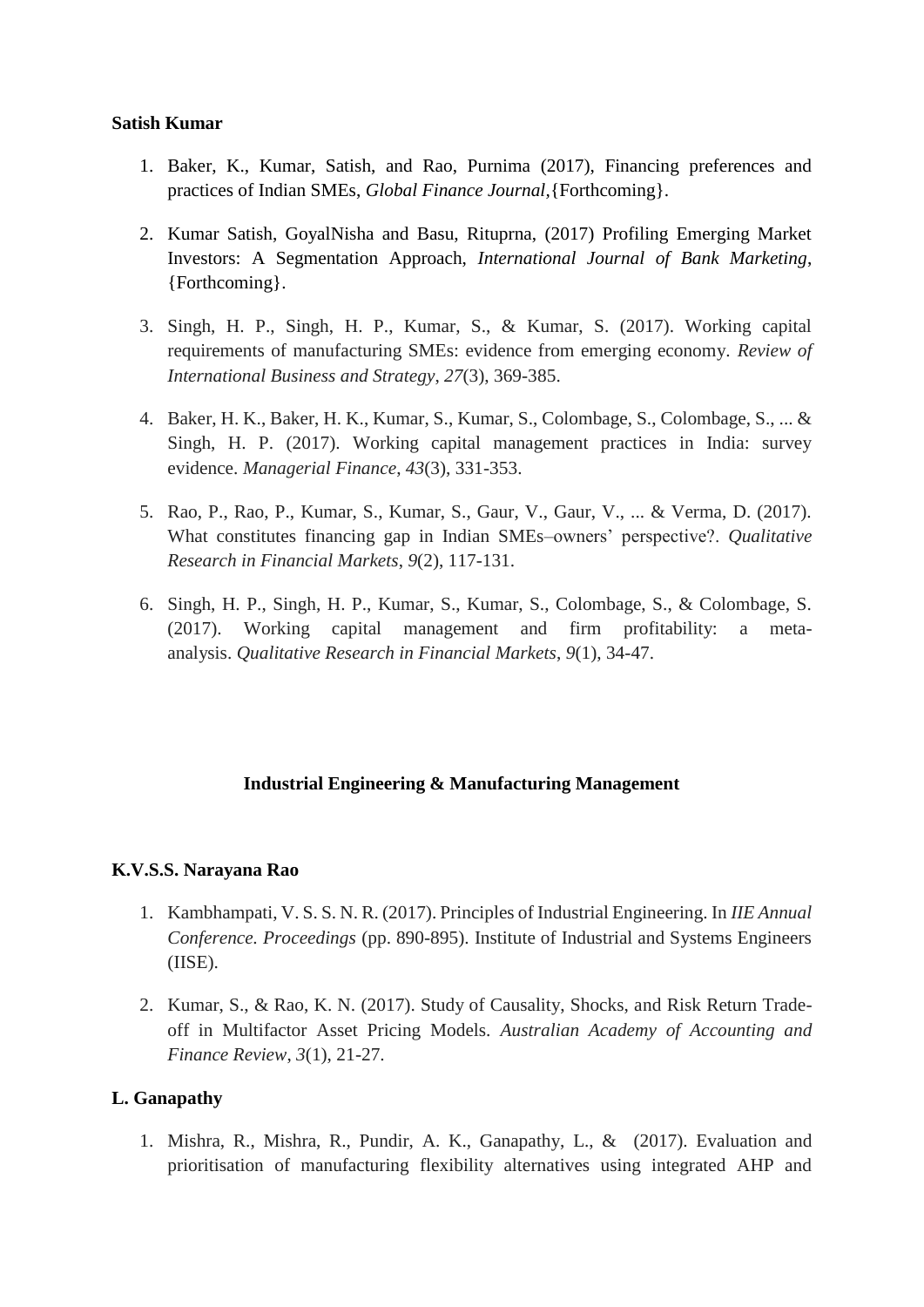TOPSIS method: Evidence from a fashion apparel firm. *Benchmarking: An International Journal*, *24*(5), 1437-1465.

# **Ashok K [Pundir](https://www.nitie.edu/Ashok%20Pundir_Profile_1.doc)**

1. Mishra, R., Mishra, R., Pundir, A. K., & Ganapathy, L. (2017). Evaluation and prioritisation of manufacturing flexibility alternatives using integrated AHP and TOPSIS method: Evidence from a fashion apparel firm. *Benchmarking: An International Journal*, *24*(5), 1437-1465.

# **[Padmanav](http://www.nitie.edu/Faculty%20Profile/padmanav.pdf) Acharya**

- 1. Gupta, V., Narayanamurthy, G., & Acharya, P. (2017). Can lean lead to green? Assessment of radial tyre manufacturing processes using system dynamics modelling. *Computers & Operations Research*.
- 2. Sharma, M., Gupta, R., & Acharya, P. (2017). Prioritizing the Critical Factors of Cloud Computing Adoption Using Multi-criteria Decision-making Techniques. *Global Business Review*, 0972150917741187.

# **Priyanka Verma**

- 1. Kulkarni, S., Verma, P., & Mukundan, R. (2016). Extending Canvas of Manufacturing Strategy: 8Ps Model. *International Journal of Global Business and Competitiveness*, *11*(1), 7-21.
- 2. Kulkarni Sourabh, Verma Priyanka, & Mukundan R. (2017). Modelling Performance Landscape of Digital Firm, 21st International Manufacturing Symposium, University of Cambridge, UK. (Recognised as the "Young scientist's research and received ITS-DST travel grant) (Shortlisted for journal review)
- 3. Shishodia Anjali, Dixit Vijaya and Verma Priyanka (2017), "Analysis of Project Risks based on Project Characteristics", in Accelerating Development: Harnessing the Power of Project Management proceedings of the Project Management Research and Academic Conference  $2017$ ,  $2<sup>nd</sup> - 4<sup>th</sup>$  March 2017, IIT Delhi, pp. 401-412.

## **Vivek V. [Khanzode](http://www.nitie.edu/Faculty%20Profile/vivek%20jr.pdf)**

- 1. Shah, B., Shah, B., Khanzode, V., & Khanzode, V. (2017). Storage allocation framework for designing lean buffers in forward-reserve model: a test case. *International Journal of Retail & Distribution Management*, *45*(1), 90-118.
- 2. Girish, N., Iqbal, R., & Khanzode, V. (2017). Lifting Capacity Among Indian Manual Materials Handlers Using Progressive Isoinertial Lifting Evaluation. *Journal of Musculoskeletal Research*, *20*(01), 1750004.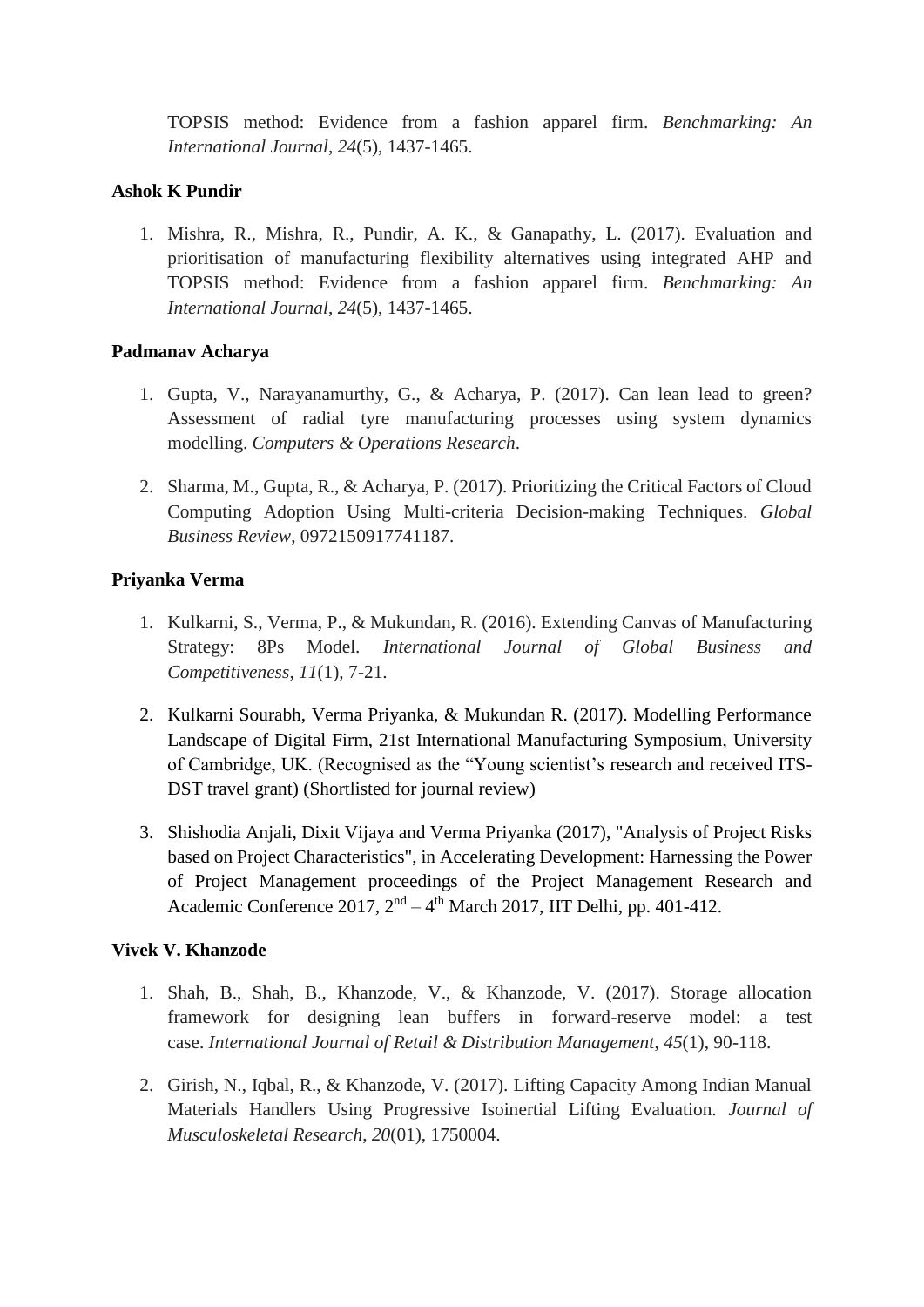3. Shah, B., & Khanzode, V. (2017). A comprehensive review of warehouse operational issues. *International Journal of Logistics Systems and Management*, *26*(3), 346-378.

# **Rauf [Iqbal](https://www.nitie.edu/CV%20-%20Rauf%20Feb%202017%20updated.pdf)**

- 1. Gupta, I., Kalra, P., & Iqbal, R. (2017, January). Physiological Effects of Backpack Packing, Wearing and Carrying on School Going Children. In *International Conference on Research into Design* (pp. 813-822). Springer, Singapore.
- 2. Akhtar, M. W., Junaid, M., Ahmad, H., Iqbal, R., & Siddiqui, F. A. (2017, January). A hybrid approach to develop a real time COFDM based data link using TI C64xx DSP and XC5VSX95T FPGA. In *Applied Sciences and Technology (IBCAST), 2017 14th International Bhurban Conference on*(pp. 799-804). IEEE.
- 3. Ray, G. G., Iqbal, R., Ganguli, A. K., & Khanzode, V. (Eds.). (2017). *Ergonomics in Caring for People: Proceedings of the International Conference on Humanizing Work and Work Environment 2015*. Springer.
- 4. Patel, P., Iqbal, R., Bhasin, H., Bhatnagar, A., & Chauhan, M. K. (2018). General Health-Related Physical Fitness Levels of College-Going Girls from Maharashtra. In *Ergonomics in Caring for People* (pp. 97-103). Springer, Singapore.
- 5. Vaidya, D. V., Iqbal, R., & Bhatnagar, A. (2018). Impact of Footwear on Gait Parameter. In *Ergonomics in Caring for People* (pp. 3-8). Springer, Singapore.

## **[Balkrishna Eknath Narkhede](https://www.nitie.edu/BENarkhede-CV-30102017.pdf)**

- 1. Chaple, A. P., & Narkhede, B. E. (2017). Value stream mapping in a discrete manufacturing: A case study. *International Journal of Supply Chain Management*, *6*(1), 55-67.
- 2. Narkhede, B. E., & Narkhede, B. E. (2017). Advance manufacturing strategy and firm performance: An empirical study in a developing environment of small-and mediumsized firms. *Benchmarking: An International Journal*, *24*(1), 62-101.
- 3. Narkhede, B. E., Narkhede, B. E., Raut, R., Raut, R., Gardas, B., Gardas, B., ... & Jha, M. (2017). Selection and evaluation of third party logistics service provider (3PLSP) by using an interpretive ranking process (IRP). *Benchmarking: An International Journal*, *24*(6), 1597-1648.
- 4. Zhang, L., Zhang, L., Narkhede, B. E., Narkhede, B. E., Chaple, A. P., & Chaple, A. P. (2017). Evaluating lean manufacturing barriers: an interpretive process. *Journal of Manufacturing Technology Management*, *28*(8), 1086-1114.
- 5. Raut, R. D., Narkhede, B., & Gardas, B. B. (2017). To identify the critical success factors of sustainable supply chain management practices in the context of oil and gas industries: ISM approach. *Renewable and Sustainable Energy Reviews*, *68*, 33-47.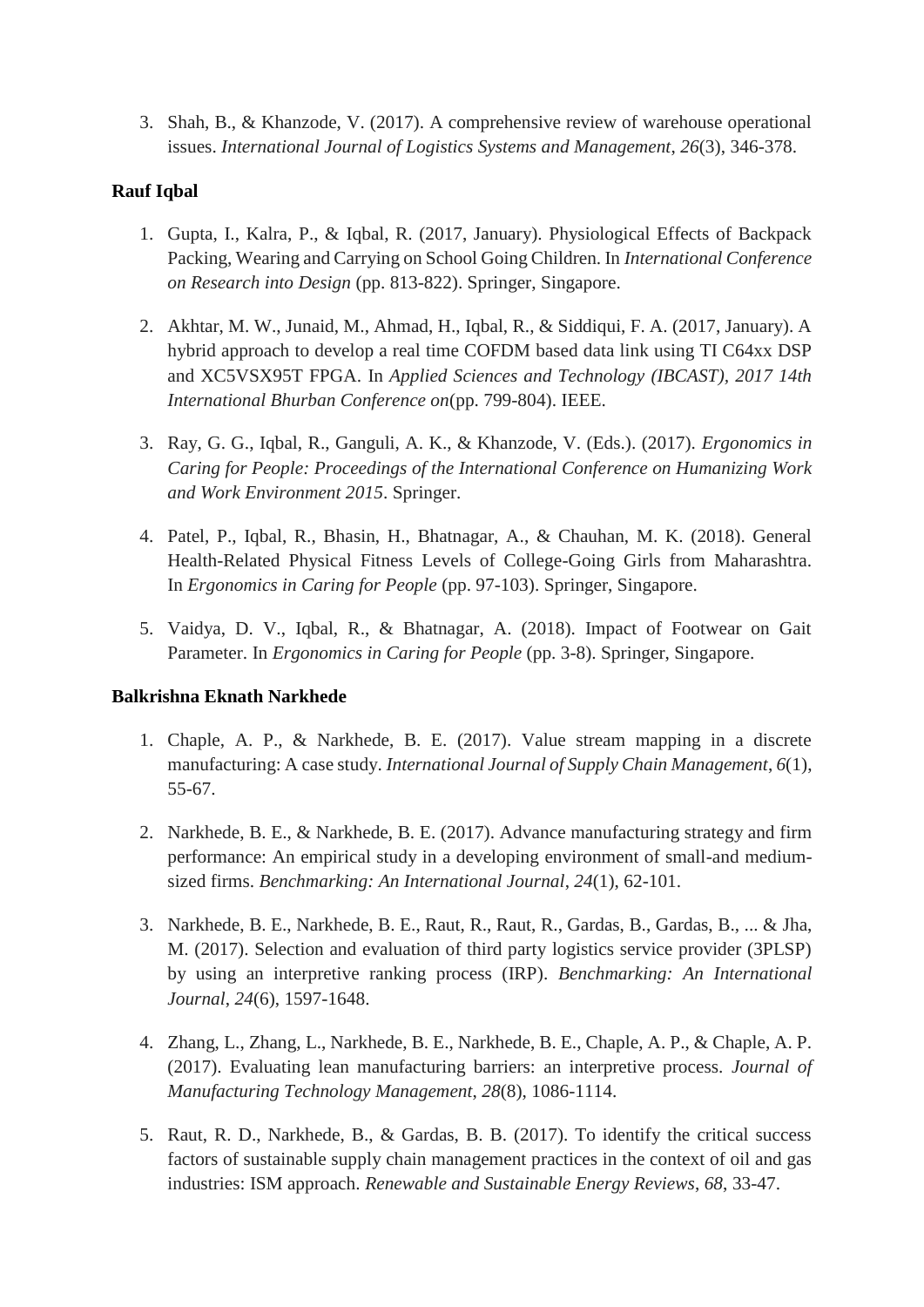- 6. Gardas, B. B., Raut, R. D., & Narkhede, B. (2017). Modeling causal factors of postharvesting losses in vegetable and fruit supply chain: An Indian perspective. *Renewable and Sustainable Energy Reviews*, *80*, 1355-1371.
- 7. Gardas, B. B., Raut, R. D., & Narkhede, B. E. (2017). A state-of the-art survey of interpretive structural modelling methodologies and applications. *International Journal of Business Excellence*, *11*(4), 505-560.
- 8. Bhandarkar, B. M., Narkhede, B. E., & Bhagat, M. (2017). Servant leadership of the teachers of engineering colleges: an empirical study from engineering students' perceptive. *International Journal of Business Excellence*, *11*(4), 425-445.
- 9. Narkhede, B. E., Mahajan, S. K., Patil, B. T., & Raut, R. D. (2016). Evaluating Factors Influencing Information Quality in Large Firms. *World Academy of Science, Engineering and Technology, International Journal of Social, Behavioral, Educational, Economic, Business and Industrial Engineering*, *11*(1), 30-37.
- 10. Raut, R. D., Narkhede, B. E., Gardas, B. B., & Raut, V. (2017). Multi-criteria decision making approach: a sustainable warehouse location selection problem. *International Journal of Management Concepts and Philosophy*, *10*(3), 260-281.

## **Economics &Strategy**

#### **[Vijaya](https://www.nitie.edu/VIJ%20CV%20January%202016.pdf) Gupta**

- 1. Senapati, S., & Gupta, V. (2017). Socio-economic vulnerability due to climate change: Deriving indicators for fishing communities in Mumbai. *Marine Policy*, *76*, 90-97.
- 2. Jha, C. K., Jha, C. K., Gupta, V., Gupta, V., Chattopadhyay, U., Chattopadhyay, U., ... & Amarayil Sreeraman, B. (2018). Migration as adaptation strategy to cope with climate change: A study of farmers' migration in rural India. *International Journal of Climate Change Strategies and Management*, *10*(1), 121-141.

#### **Utpal Chattopadhyay**

- 1. Chattopadhyay, U., & Bhawsar, P. (2017). Effects of Changing Business Environment on Organization Performance: The Case of HMT Watches Ltd. *South Asian Journal of Business and Management Cases*, *6*(1), 36-46.
- 2. Jha, C. K., Jha, C. K., Gupta, V., Gupta, V., Chattopadhyay, U., Chattopadhyay, U., ... & Amarayil Sreeraman, B. (2018). Migration as adaptation strategy to cope with climate change: A study of farmers' migration in rural India. *International Journal of Climate Change Strategies and Management*, *10*(1), 121-141.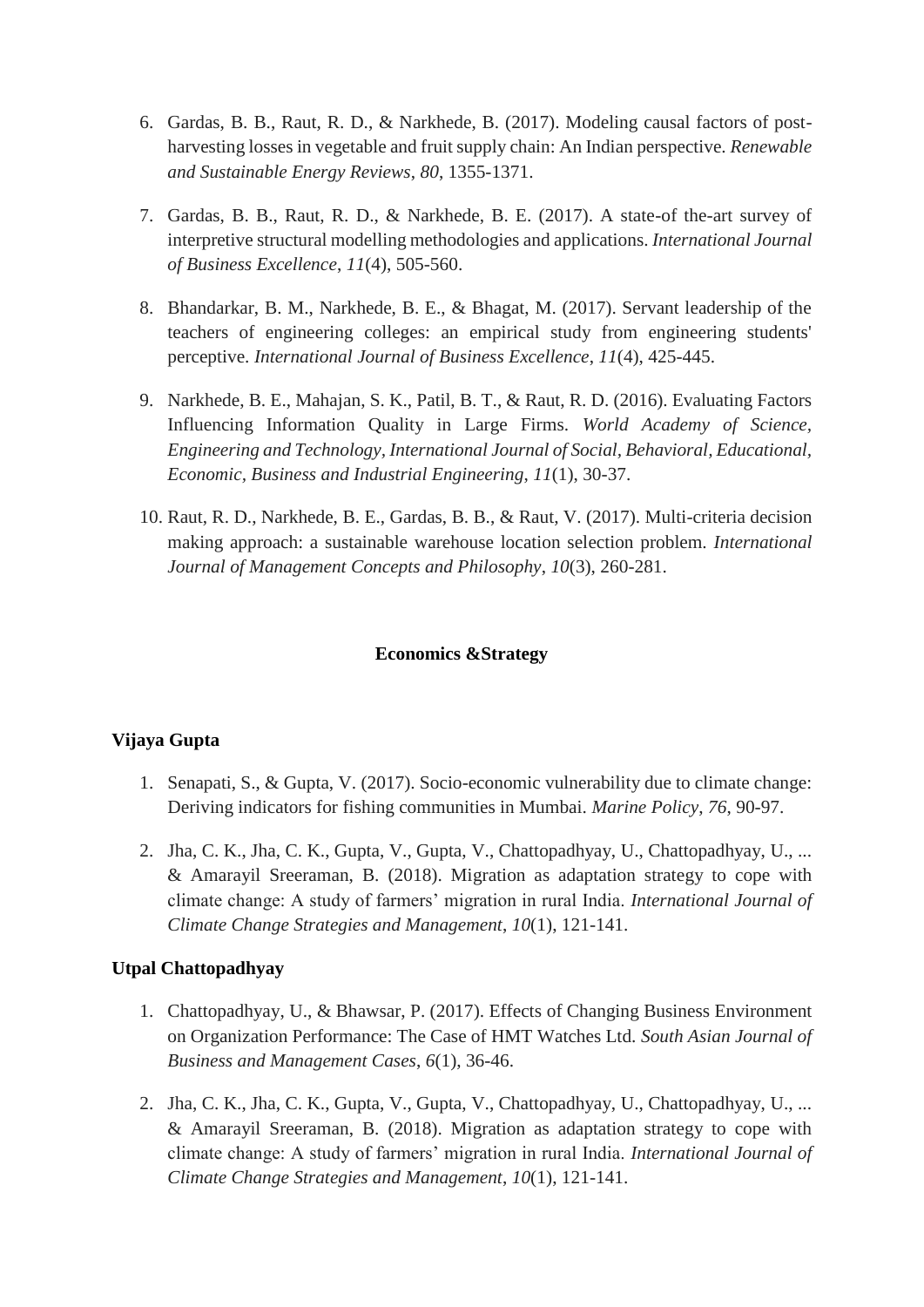### **[Som Sekhar Bhattacharyya](http://www.nitie.edu/Faculty%20Profile/som.pdf)**

- 1. Verma, S., Verma, S., Bhattacharyya, S. S., & Bhattacharyya, S. S. (2017). Perceived strategic value-based adoption of Big Data Analytics in emerging economy: A qualitative approach for Indian firms. *Journal of Enterprise Information Management*, *30*(3), 354-382.
- 2. Jha, S., Jha, S., Bhattacharyya, S. S., & Bhattacharyya, S. S. (2017). Shifting contours of strategic human resource management in India. *Strategic HR Review*, *16*(5), 241- 243.
- 3. Verma, S., & Bhattacharyya, S. S. (2017). Drivers and Inhibitors of Big Data as a Service Adoption in India. *Emerging Economy Studies*, 2394901517696606.
- 4. Jha, S., & Bhattacharyya, S. S. (2017). Development of model integrating determinants of job performance and competitor orientation. *International Journal of Indian Culture and Business Management*, *15*(3), 326-349.
- 5. Bhattacharyya, S. S., & Choudhury, A. D. (2017). Study of Indian exports and imports; sectoral trend analysis for 19 years between 1996-1997 to 2014-2015. *International Journal of Business and Globalisation*, *19*(2), 233-290.
- 6. Bhattacharyya, S., Verma, S., Verma, S., & Kumar, S. (2017, January). Impact of Strategic Orientation, Capabilities on Business Performance of New Ventures in India. In *Academy of Management Proceedings* (Vol. 2017, No. 1, p. 15231). Academy of Management.
- 7. Jha, S., & Bhattacharyya, S. (2017). Development of a firm level strategic shared leadership scale. *Indian Journal of Industrial Relations*, *52*(3), 499-515.

## **[Binilkumar](http://www.nitie.edu/Faculty%20Profile/binil.pdf) Amarayil Sreeraman**

1. Jha, C. K., Jha, C. K., Gupta, V., Gupta, V., Chattopadhyay, U., Chattopadhyay, U., ... & Amarayil Sreeraman, B. (2018). Migration as adaptation strategy to cope with climate change: A study of farmers' migration in rural India. *International Journal of Climate Change Strategies and Management*, *10*(1), 121-141.

## **Poonam Singh**

1. Singh, P. M. (2017). Competition or Comparative Advantage: What Drives Cross Border Mergers and Acquisitions?. *Journal of Quantitative Economics*, *15*(3), 461-488.

#### **[Mainak Mazumdar](https://www.nitie.edu/CV%20Mainak%20Mazumdar%20.pdf)**

2. Mazumdar, M. (2017, August). Addressing Challenges with Big Data for Media Measurement. In *Proceedings of the 23rd ACM SIGKDD International Conference on Knowledge Discovery and Data Mining* (pp. 23-23). ACM.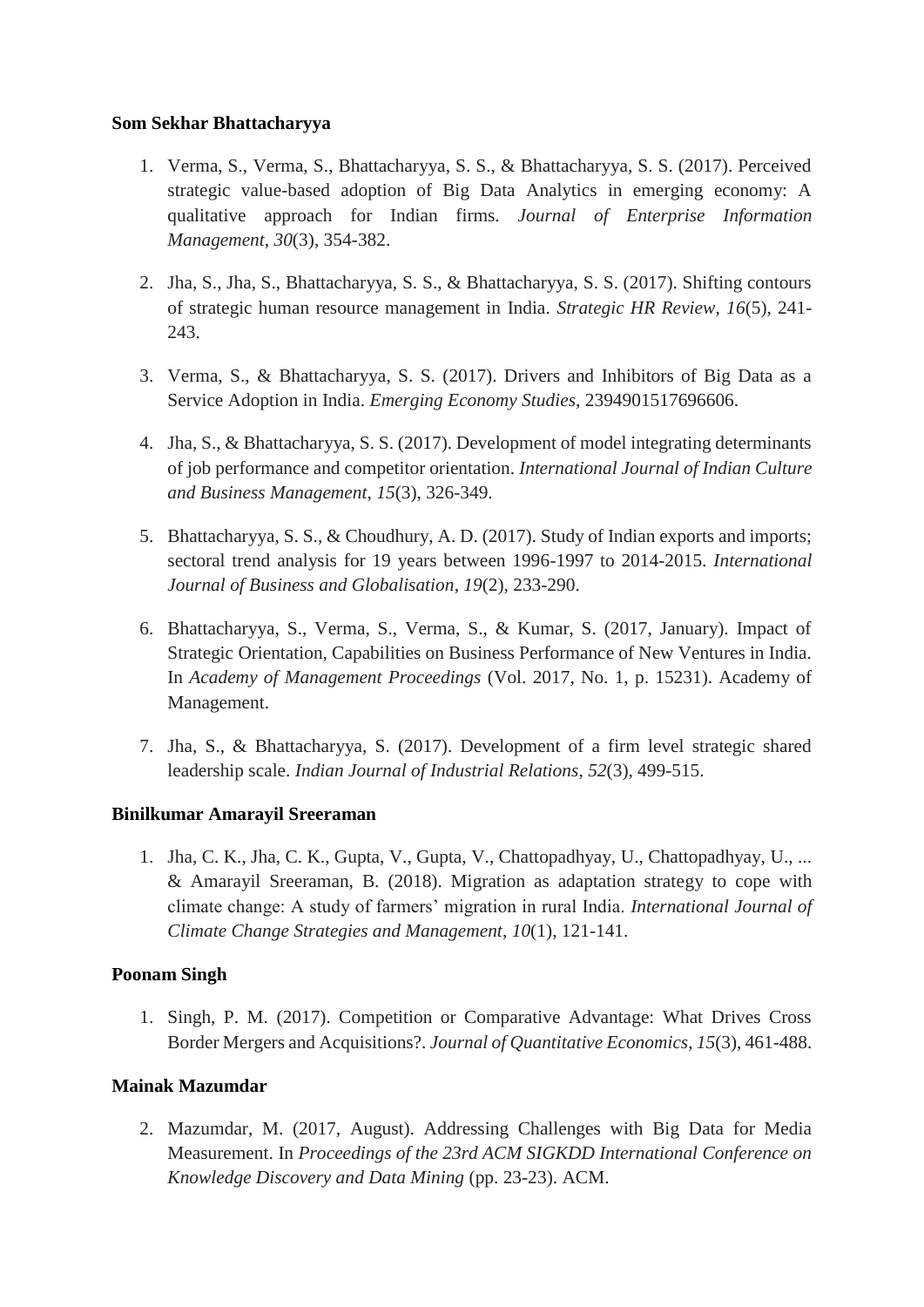3. Ronan Heffernan, Kevin Geraghty, Mark Kalus, MainakMazumdar, Ari Paparo, Steven John Splaine (2017), Methods and apparatus to determine impressions using distributed demographic information, *Justia Patents.*Publication number: 20170148066.

## **Decision Sciences & Information Systems**

#### **Ramaswamy**

1. Madakam, S., Ramaswamy, R., & Date, H. (2017). Quality of Life@ Palava Smart City: A Case Study. *Global Business Review*, 0972150917721822.

### **[Hema](https://www.nitie.edu/20170620%20Website%20Hema%20Date%20Short%20%20professor%20profile.pdf) Date**

- 1. Safeena, R., Kammani, A., & Date, H. (2017). Exploratory Study of Internet Banking Technology Adoption. *International Journal of E-Services and Mobile Applications (IJESMA)*, *9*(2), 23-43.
- 2. Madakam, S., Ramaswamy, R., & Date, H. (2017). Quality of Life@ Palava Smart City: A Case Study. *Global Business Review*, 0972150917721822.
- 3. Dabholkar, P. & Date, H. (2017). Validation of Antecedents of ERP Success in Indian Higher Educational Institutes. *International Journal of Applied Information Systems,* 12(7): 9-20

#### **[Purnima](http://www.nitie.edu/index.php?option=com_content&task=view&id=285&Itemid=103&lang=en) S. Sangle**

1. Roy, S., & Sangle, P. S. (2017). AHP-based framework for prioritising critical success factors to achieve ERP implementation success. *International Journal of Business Information Systems*, *24*(2), 174-209.

## **Rakesh Verma**

1. Singh, S., Verma, R., & Koul, S. (2017). Managing critical supply chain issues in Indian healthcare. *Procedia Computer Science*, *122*, 315-322.

## **Operations & Supply Chain Management**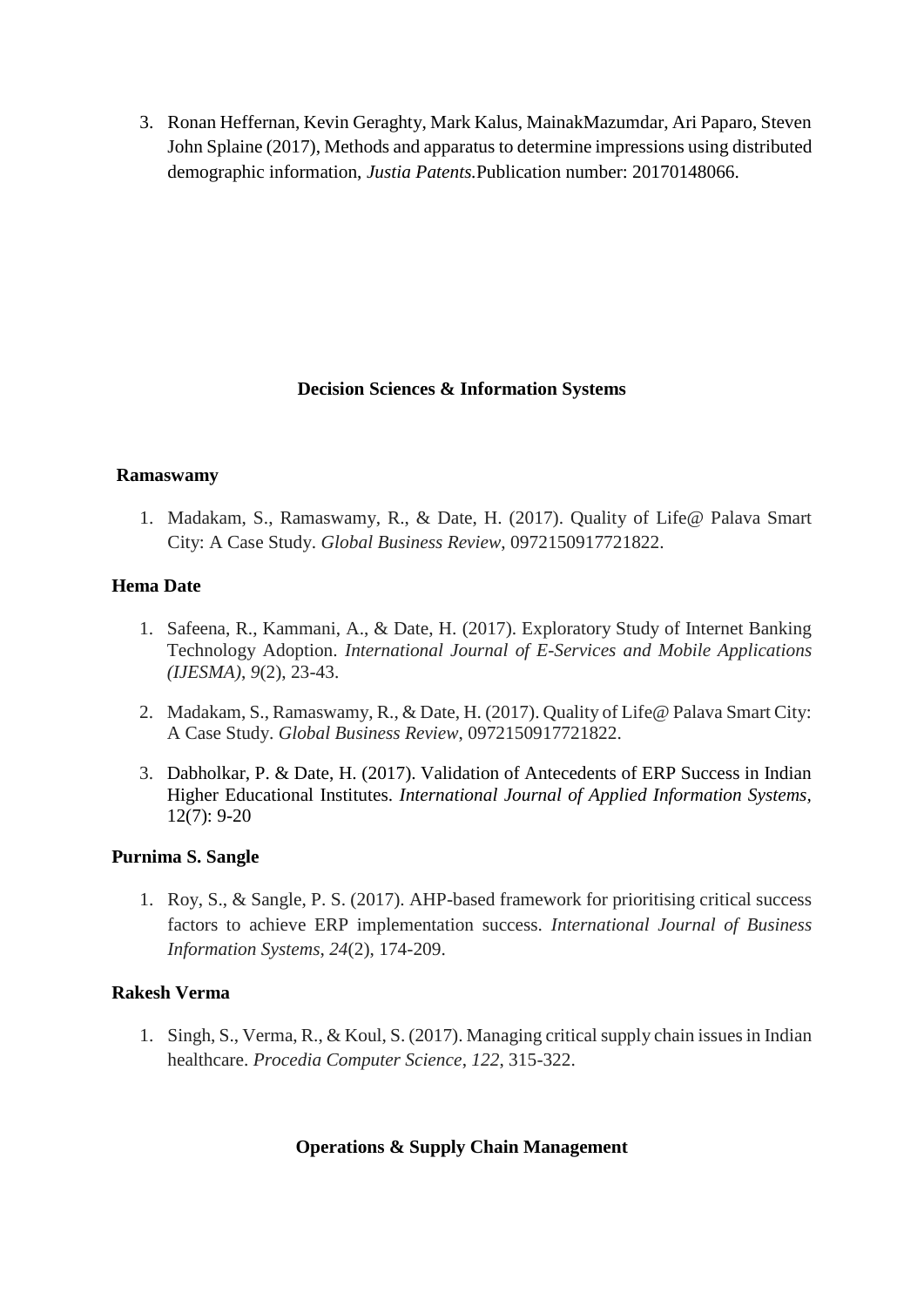#### **[Sanjay Sharma](https://www.nitie.edu/index.php?option=com_content&view=article&id=4665&Itemid=561&lang=en)**

- 1. Modgil, S., & Sharma, S. (2017). Information Systems, Supply Chain Management and Operational Performance: Tri-linkage—An Exploratory Study on Pharmaceutical Industry of India. *Global Business Review*, 0972150917692177.
- 2. Modgil, S., & Sharma, S. (2017). Linkage between total quality and supply chain management practices and operational performance: a review. *International Journal of Services and Operations Management*, *27*(1), 35-69.
- 3. Modgil, S., & Sharma, S. (2017). Impact of hard and soft TQM on supply chain performance: empirical investigation of pharmaceutical industry. *International Journal of Productivity and Quality Management*, *20*(4), 513-533.

# **K. [Maddulety](https://www.nitie.edu/Dr_maddulety_2013.pdf) (On Lien)**

1. Patyal, V. S., Patyal, V. S., Koilakuntla, M., & Koilakuntla, M. (2017). The impact of quality management practices on performance: an empirical study. *Benchmarking: An International Journal*, *24*(2), 511-535.

## **[Sachin S Kamble](https://www.nitie.edu/Sachin%20Kamble-2017.pdf)**

- 1. Raut, R. D., Kamble, S. S., Kharat, M. G., Joshi, H., Singhal, C., & Kamble, S. J. (2017). A hybrid approach using data envelopment analysis and artificial neural network for optimising 3PL supplier selection. *International Journal of Logistics Systems and Management*, *26*(2), 203-223.
- 2. Gawankar, S. A., Gawankar, S. A., Kamble, S., Kamble, S., Raut, R., & Raut, R. (2017). An investigation of the relationship between supply chain management practices (SCMP) on supply chain performance measurement (SCPM) of Indian retail chain using SEM. *Benchmarking: An International Journal*, *24*(1), 257-295.
- 3. Jagtap, M., Kamble, S. S., & Raut, R. D. (2017). An empirical examination of the procurement-led supply chain in the construction industry. *International Journal of Procurement Management*, *10*(1), 1-20.
- 4. Joshi, S., Kharat, M., Raut, R., Kamble, S., & Kamble, S. (2017). To Examine the Relationships between Supplier Development Practices and Supplier-Buyer Relationship Practices from the Supplier's Perspective. *Benchmarking: An International Journal*, *24*(5).
- 5. Priyadarshinee, P., Jha, M. K., Raut, R. D., Kharat, M. G., & Kamble, S. S. (2017). To identify the critical success factors for cloud computing adoption by MCDM technique. *International Journal of Business Information Systems*, *24*(4), 469-510.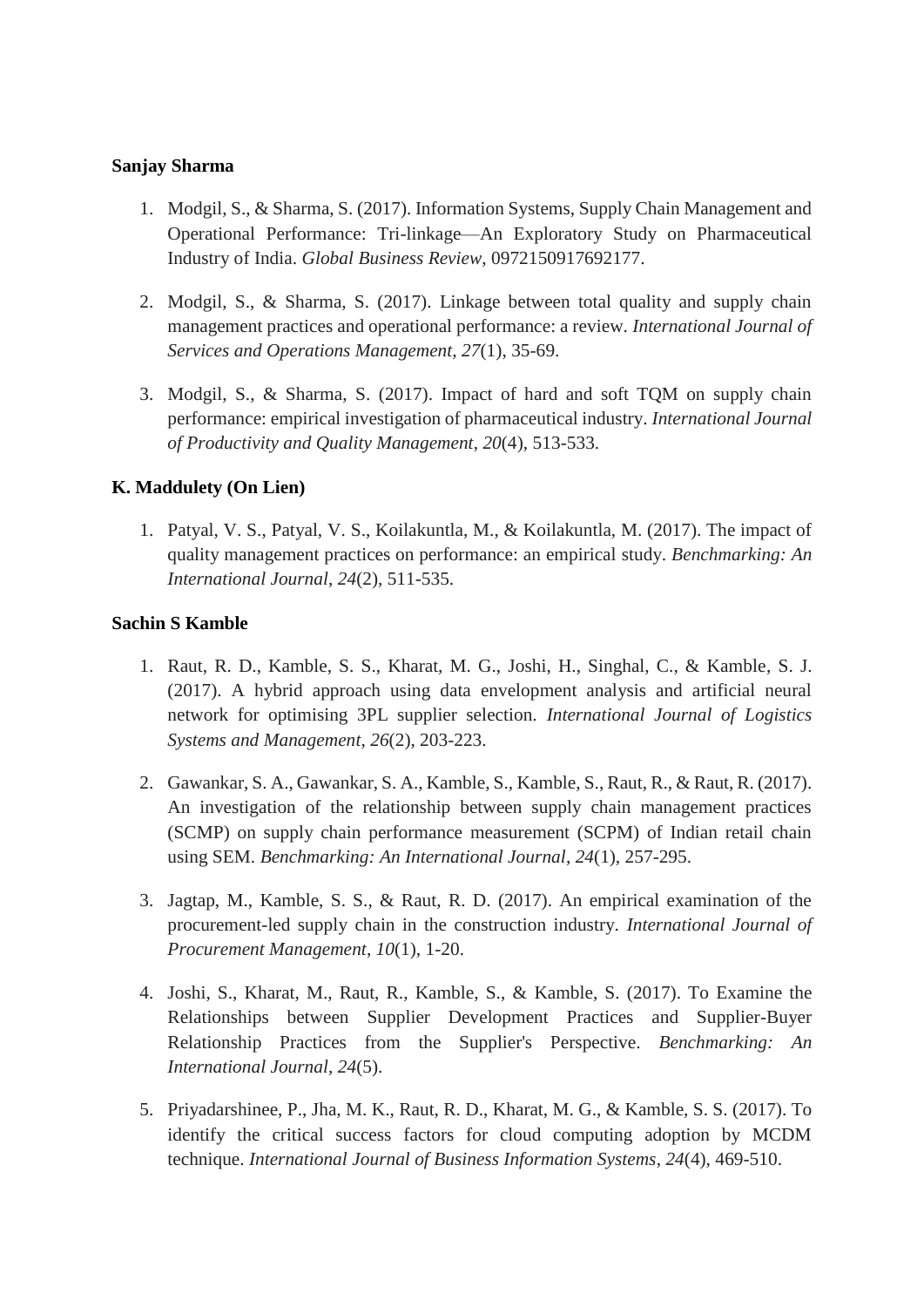# **Rakesh [D Raut](https://www.nitie.edu/index.php?option=com_content&view=article&id=4653&Itemid=561&lang=en)**

- 1. Joshi, S., Kharat, M., Raut, R., Kamble, S., & Kamble, S. (2017). To Examine the Relationships between Supplier Development Practices and Supplier-Buyer Relationship Practices from the Supplier's Perspective. *Benchmarking: An International Journal*, *24*(5).
- 2. Gawankar, S. A., Gawankar, S. A., Kamble, S., Kamble, S., Raut, R., & Raut, R. (2017). An investigation of the relationship between supply chain management practices (SCMP) on supply chain performance measurement (SCPM) of Indian retail chain using SEM. *Benchmarking: An International Journal*, *24*(1), 257-295.
- 3. Priyadarshinee, P., Jha, M. K., Raut, R. D., Kharat, M. G., & Kamble, S. S. (2017). To identify the critical success factors for cloud computing adoption by MCDM technique. *International Journal of Business Information Systems*, *24*(4), 469-510.
- 4. Narkhede, B. E., Narkhede, B. E., Raut, R., Raut, R., Gardas, B., Gardas, B., ... & Jha, M. (2017). Selection and evaluation of third party logistics service provider (3PLSP) by using an interpretive ranking process (IRP). *Benchmarking: An International Journal*, *24*(6), 1597-1648.
- 5. Priyadarshinee, P., Raut, R. D., Jha, M. K., & Gardas, B. B. (2017). Understanding and predicting the determinants of cloud computing adoption: A two staged hybrid SEM-Neural networks approach. *Computers in Human Behavior*, *76*, 341-362.
- 6. Raut, R. D., Narkhede, B., & Gardas, B. B. (2017). To identify the critical success factors of sustainable supply chain management practices in the context of oil and gas industries: ISM approach. *Renewable and Sustainable Energy Reviews*, *68*, 33-47.
- 7. Raut, R. D., Kamble, S. S., Kharat, M. G., Joshi, H., Singhal, C., & Kamble, S. J. (2017). A hybrid approach using data envelopment analysis and artificial neural network for optimising 3PL supplier selection. *International Journal of Logistics Systems and Management*, *26*(2), 203-223.

## **Marketing Management**

## **Manoj [Kumar](https://www.nitie.edu/JHA%20M.%20K..pdf) Jha**

- 1. Priyadarshinee, P., Raut, R. D., Jha, M. K., & Gardas, B. B. (2017). Understanding and predicting the determinants of cloud computing adoption: A two staged hybrid SEM-Neural networks approach. *Computers in Human Behavior*, *76*, 341-362.
- 2. Priyadarshinee, P., Jha, M. K., Raut, R. D., Kharat, M. G., & Kamble, S. S. (2017). To identify the critical success factors for cloud computing adoption by MCDM technique. *International Journal of Business Information Systems*, *24*(4), 469-510.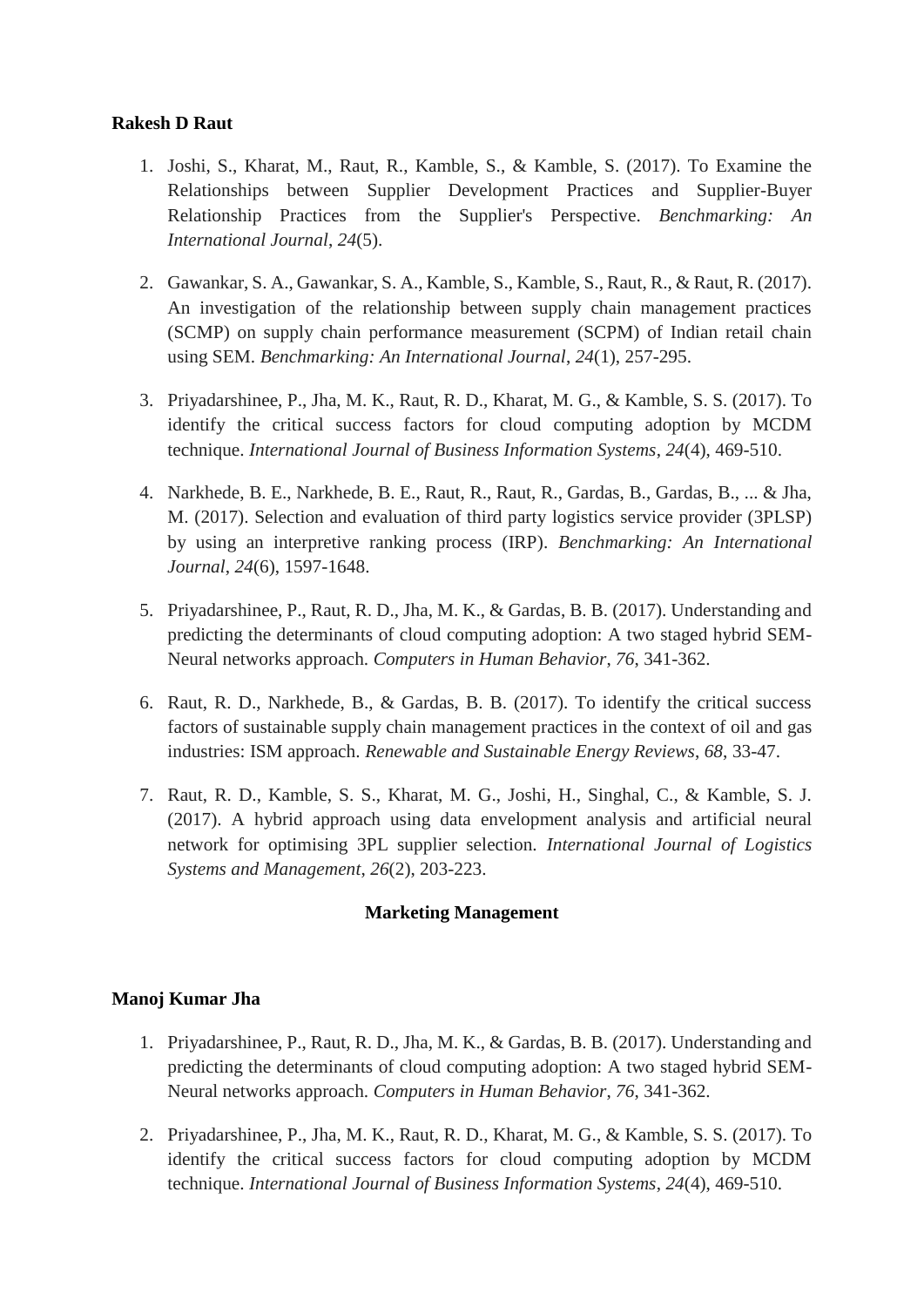## **Neeraj [Pandey](https://www.nitie.edu/Profile_NP_NITIE%20website.pdf)**

- 1. Patwardhan, A. A., Pandey, N., & Dhume, S. M. (2017). Integrated model for understanding Indian physicians' internet usage pattern: An empirical approach. *International Journal of Healthcare Management*, *10*(1), 19-33.
- 2. Singh, G., & Pandey, N. (2017). Determinants of celebrity owned brands leveraging price premium. *Journal of Fashion Marketing and Management: An International Journal*, *21*(3).
- 3. Pandey, N., Mehta, N., & Roy, S. B. (2017). Semiconductor Pricing Strategy in USB Market: A Market Leader's Dilemma. *Business Perspectives and Research*, *5*(1), 1-10.
- 4. Pandey, N., & Maheshwari, V. (2017). Four decades of coupon research in pricing: Evolution, development, and practice. *Journal of Revenue and Pricing Management*, *16*(4), 397-416.
- 5. Nandkeolyar, D., Pandey, N., Kiran, R., & Kumar, S. (2017). Why do Indian SMEs fail and succeed?: insights from auto-component industry. *International Journal of Indian Culture and Business Management*, *15*(1), 82-99.
- 6. Tripathi, A., & Pandey, N. (2017). Are Nine-Ending Prices Equally Influential in Eastern Culture for Pricing Green Products?. *Journal of International Consumer Marketing*, 1-14.
- 7. Tripathi, Avinash and Neeraj Pandey (2017), Price Framing Literature: Past, Present, and Future", *The Marketing Review*, 17 (3) 307-336.
- 8. Tripathi, Avinash and Pandey, Neeraj (2017), "Does impact of price endings differ for the non-green and green products?: Role of product categories and price levels", *Journal of Consumer Marketing*, 35 (2), (In Press)

#### **Sanjeev Verma**

- *1.* Bhattacharya, A., Srivastava, M. and Verma, Sanjeev (2017). Online Customer Experience in Indian e-Retail: Literature Review and Conceptual Model, *Journal of Global Marketing (Forthcoming).*
- 2. Tripathi, S., & Verma, S. (2017). Social media, an emerging platform for relationship building: A study of engagement with nongovernment organizations in India. *International Journal of Nonprofit and Voluntary Sector Marketing*.
- 3. Verma, S., Verma, S., Prasad, R. K., & Prasad, R. K. (2017). The MEQUAL scale: measure of service quality in management education. *International Journal of Comparative Education and Development*, *19*(4), 193-206.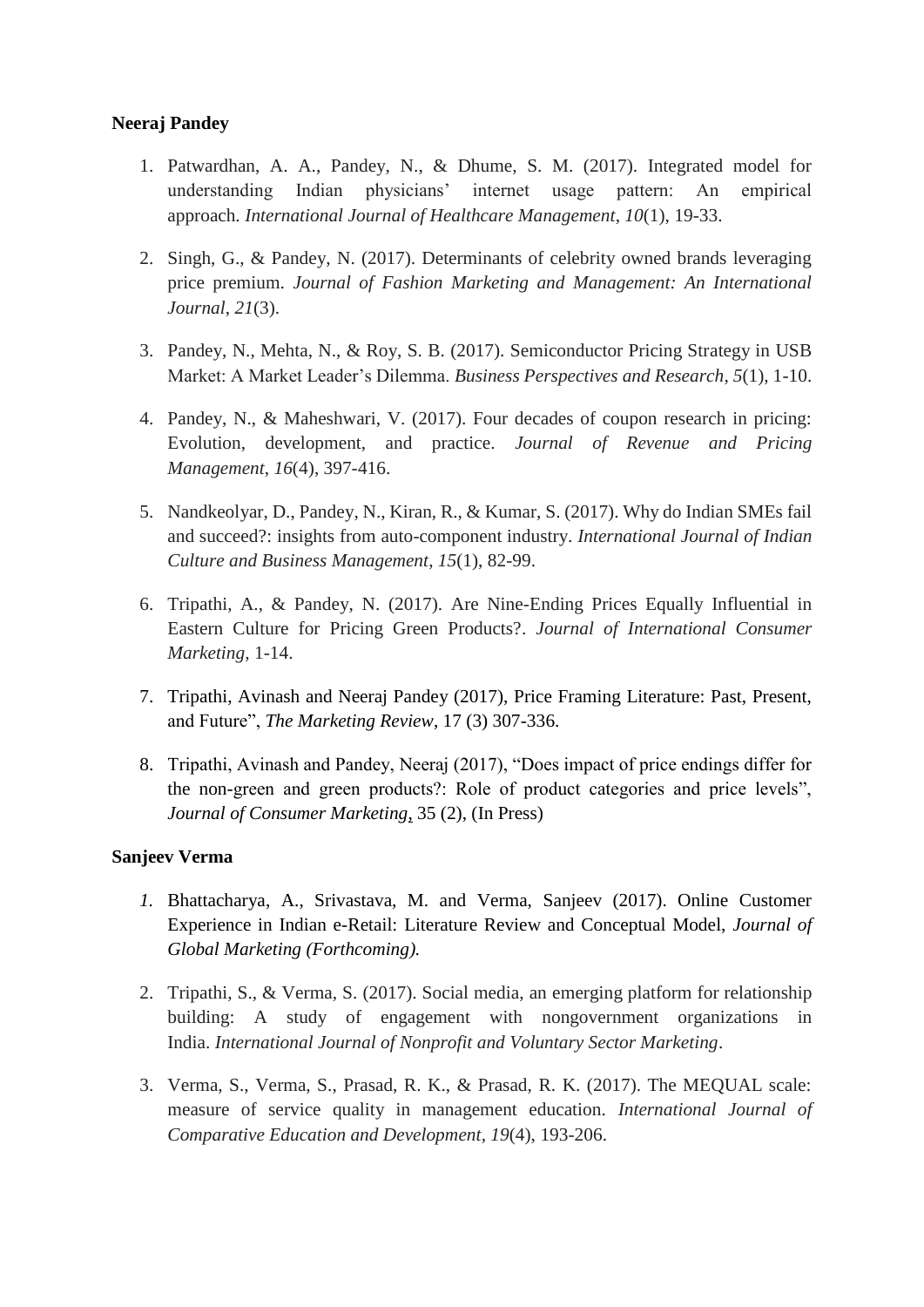- 4. Verma, S., & Verma, S. (2017). Niche level segmentation of green consumers: A key for psychographic or demographic predicament. *South Asian Journal of Business Studies*, *6*(3), 274-290.
- 5. Verma, S., & Prasad, R. K. (2017). Service Facet Prioritisation Using Grey Relation Approach. *Asia-Pacific Journal of Management Research and Innovation*, 2319510X17696650.
- 6. Singh, V., Chaudhuri, R., & Verma, S. (2017). E-Personality of the Young Indian Online Shopper: A Scale Validation. *Global Business Review*, 0972150917693162.
- *7.* Tripathi, S., & Verma, S. (2017). Social media, an emerging platform for relationship building: A study of engagement with nongovernment organizations in India. *International Journal of Nonprofit and Voluntary Sector Marketing*
- 8. Tripathi, S., & Verma, S. (2017). Social media, an emerging platform for relationship building: A study of engagement with nongovernment organizations in India. *International Journal of Nonprofit and Voluntary Sector Marketing*.
- 9. Kuldeep Rawat, Sanjeev Verma and Rakesh Raut, (2017) Value Chain Management of Low Demand SKU's, *Industrial Engineering Journal*, 10 (3), 27-34.
- 10. Sanjeev Verma (2017) Case Study: Aryan Publications Ltd., *Global Journal for Research Analysis*, 6, (2), 682-684.
- *11.* Prasad, R. and Verma, Sanjeev (2017). Incorporating Voice of Customers in Management Education. *Edited Book on Reaching Consumers in Emerging Markets, pp. 646-650.*
- *12.* Prasad, A. and Verma, Sanjeev (2017). Incorporating Voice of Customers in Management Education. *Edited Book on Reaching Consumers in Emerging Markets as Proceedings of 2017 Annual Conference of Emerging Markets Conference Board, IIM Lucknow, pp. 646-650.*

### **Ranjan Chaudhuri (on Lien)**

- 1. Ranjan Chaudhuri, Gitesh Chavan and Wesley Johnston (2017), "Fifty Shades of Ray in Industrial Buying – A Bibliometric Analysis," *Journal of Business & Industrial Marketing*, accepted for publication, tentative publication timeline October – December 2017, ABDC Journal Category: A; Impact Factor 2.137
- 2. Singh, V., Chaudhuri, R., & Verma, S. (2017). E-Personality of the Young Indian Online Shopper: A Scale Validation. *Global Business Review*, 0972150917693162.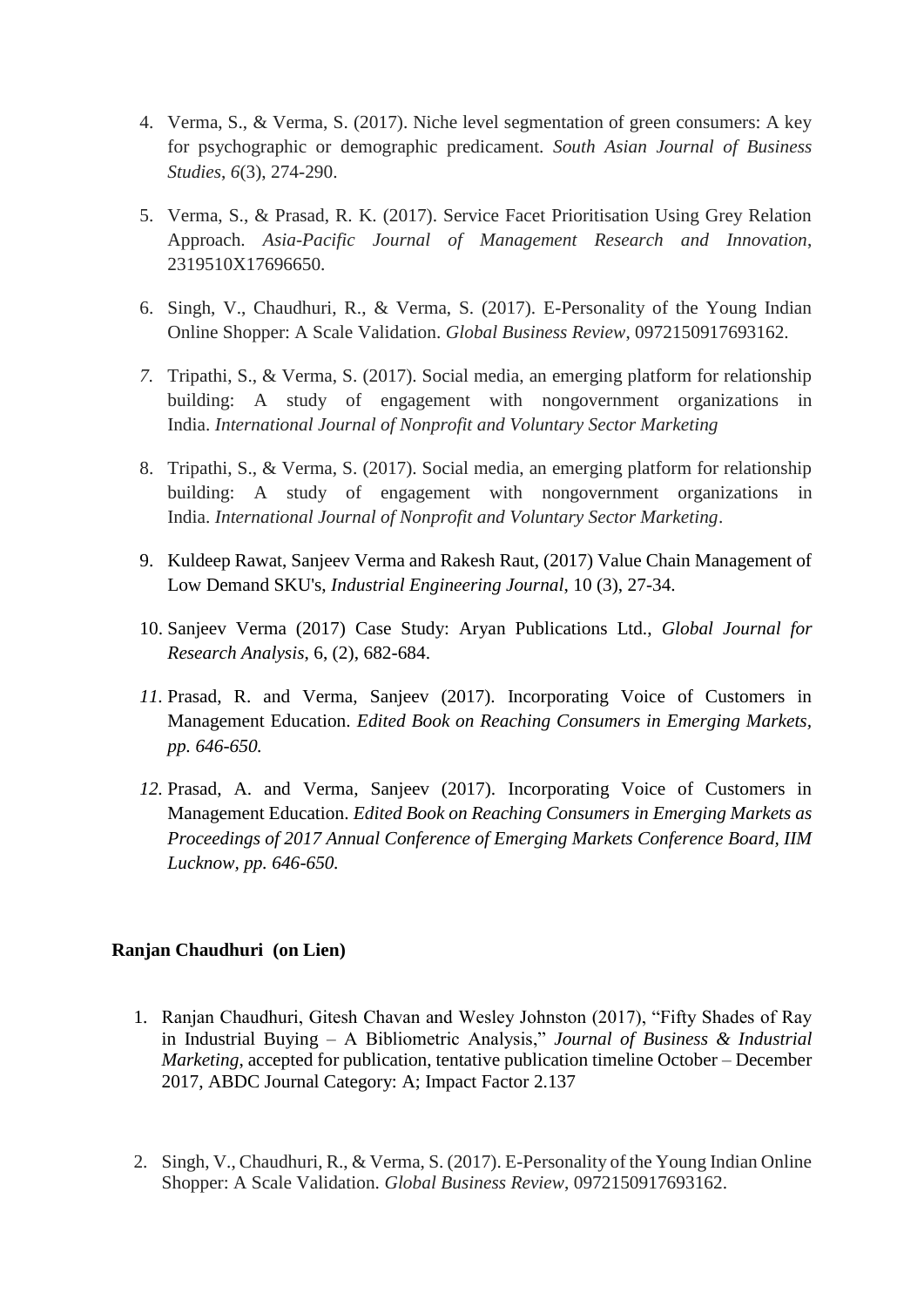- 3. Gitesh Chavan & Dr. Ranjan Chaudhuri (2017), "Fifty Shades of Ray in Industrial Buying – A Bibliometric Analysis," 2017 CBIM Academic Workshop, Stockholm, Sweden, 19 – 21 June, 2017
- 4. Gitesh Chavan & Dr. Ranjan Chaudhuri (2017), "Pricing Strategy An Application of Conjoint Analysis for Consumer Goods," Proceedings of the SPJIMR – POMS India Chapter Conference, 23 July 2017, Conference Track Chair on Supply Chain Integration
- 5. Ranjan Chaudhuri and Gitesh Chavan, (2017), Phoenix Udan of Funsukh Wangdu Marketing B2B Case Study, 4<sup>th</sup> Remsons International Conference, Mumbai University, Durga Devi Saraf Institute of Management Studies, 18th Feb 2017, awarded the Best Paper of the Conference
- 6. Ranjan Chaudhuri and Gitesh Chavan, (2017), Sherazi Automation, Australia: Strategic B2B relationship for Survival and Growth, Case ID: MKTG-2-0066, Teaching Note: MKTG-2-0066A, Published Date: 27/03/2017, ET Cases, available online at <http://www.etcases.com/case-categories/marketing-management-case-studies.html>
- 7. Ranjan Chaudhuri and Ritu Sinha (2017), "Adoption of Sustainable Energy Solutions: A Study of Mumbai Households with Reference to LED Bulbs," In *Business Infrastructure for Sustainability in Developing Economies*, IGI Global, Business Science Reference, IGI Global book series Advances in Finance, Accounting, and Economics (AFAE) (ISSN: 2327-5677; eISSN: 2327-5685), British Cataloguing in Publication Data ISBN: 978-1-5225-2041-2, eISBN: 978-1-5225-2042-9; an imprint of IGI Hershey PA 17033, United States of America
- 8. Ranjan Chaudhuri, "Marketing Intelligence and Strategic Marketing Management: Analysis and Synthesis," Verlag D M Aktiengesellschaft & Company KG, Germany, ISBN 978-3-639-25433-4, First Published in 2010, Second Revised Edition January 2017, available online on Amazon.com [https://www.amazon.in/Marketing-Intelligence-](https://www.amazon.in/Marketing-Intelligence-Strategic-Management/dp/3639254333?_encoding=UTF8&%2AVersion%2A=1&%2Aentries%2A=0&portal-device-attributes=desktop)[Strategic-](https://www.amazon.in/Marketing-Intelligence-Strategic-Management/dp/3639254333?_encoding=UTF8&%2AVersion%2A=1&%2Aentries%2A=0&portal-device-attributes=desktop)Management/dp/3639254333? encoding=UTF8&%2AVersion%2A=1&%2Aentries% [2A=0&portal-device-attributes=desktop](https://www.amazon.in/Marketing-Intelligence-Strategic-Management/dp/3639254333?_encoding=UTF8&%2AVersion%2A=1&%2Aentries%2A=0&portal-device-attributes=desktop)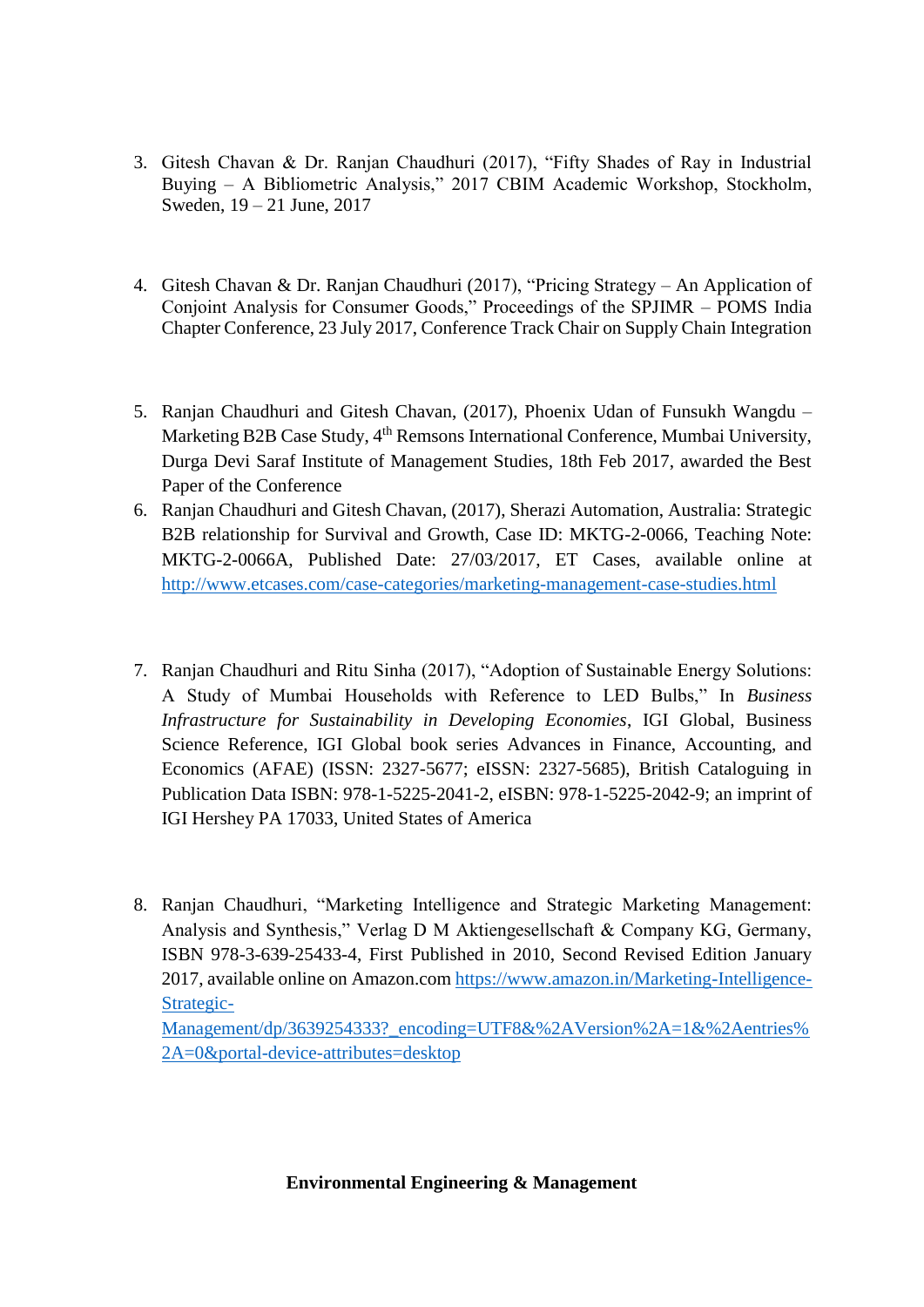### **Seema Unnikrishnan**

- 1. Satapathy, S. K., Satapathy, S. K., Sangle, S., Sangle, S., Unnikrishnan, S., & Unnikrishnan, S. (2017). Role of government towards adoption of cleaner technologies for climate proactivity: A survey-based empirical study of Indian firms. *World Journal of Science, Technology and Sustainable Development*, *14*(1), 29-49.
- 2. Singh, A., Unnikrishnan, S., Naik, M., & Sayanekar, S. CDM implementation towards reduction of fugitive greenhouse gas emissions. *Environment, Development and Sustainability*, 1-18.

# **Shankar Murthy**

- 1. Verma, R. K., Murthy, S., Verma, S., & Mishra, S. K. (2017). Design flow duration curves for environmental flows estimation in Damodar River Basin, India. *Applied Water Science*, *7*(3), 1283-1293.
- 2. Kharat, M. G., Murthy, S., & Kamble, S. J. (2017). Investigating the Drivers of Pro-Environmental Behaviour: A Household Waste Minimisation Case. *Issues in Social Science*, *5*(1), 1.
- 3. Manoj G Kharat, Shankar Murthy & Sheetal J Kamble Environmental Applications of Nanotechnology: A Review accepted for publication in ADBU *Journal of Engineering Technology (AJET)* 20-06-2017.

## **Shirish Sangle**

- 1. Satapathy, S. K., Satapathy, S. K., Sangle, S., Sangle, S., Unnikrishnan, S., & Unnikrishnan, S. (2017). Role of government towards adoption of cleaner technologies for climate proactivity: A survey-based empirical study of Indian firms. *World Journal of Science, Technology and Sustainable Development*, *14*(1), 29-49.
- 2. Bhupendra, K. V., & Sangle, S. (2017). What Drives Successful Implementation of Product Stewardship Strategy? The Role of Absorptive Capability. *Corporate Social Responsibility and Environmental Management*.
- 3. Bhupendra, K. V., & Sangle, S. (2017). Product Stewardship Strategy: A Study of Indian Firms. *Corporate Social Responsibility and Environmental Management*.

# **Anju Singh**

1. Verma, S., Mishra, S. K., Singh, A., Singh, P. K., & Verma, R. K. (2017). An enhanced SMA based SCS-CN inspired model for watershed runoff prediction. *Environmental Earth Sciences*, *76*(21), 736.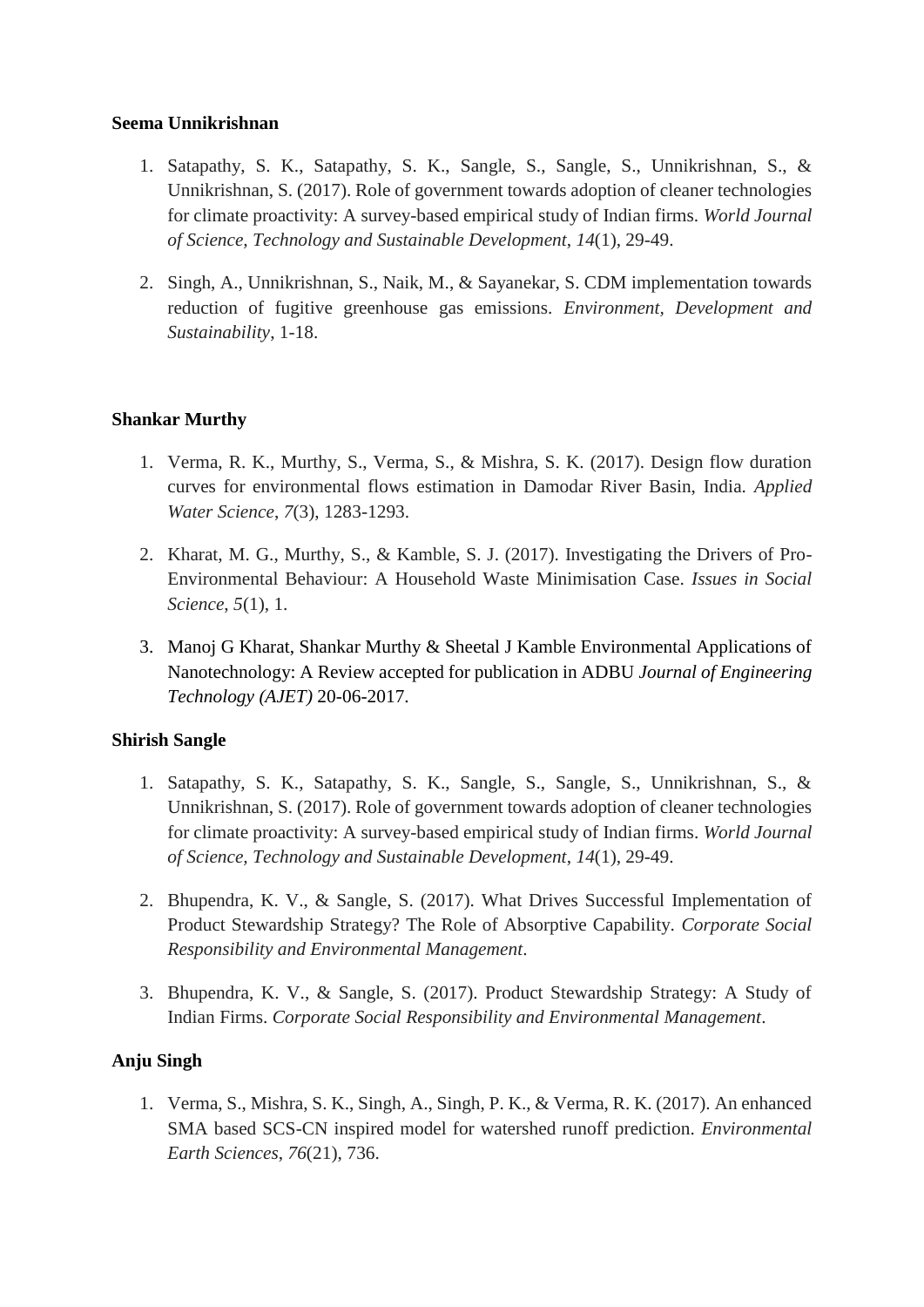- 2. Sangeeta Verma, Pushpendra K. Singh, Surendra K Mishra, Ph.D., Sanjay K. Jain, Ronny Berndtsson, Anju Singh, Ravindra Verma (2017) Simplified SMA inspired 1- Parameter SCS-CN Method for Runoff Estimation, Arabian Journal of Geosciences (In press).
- 3. Sangeeta Verma, Anju Singh, Surender Kumar Mishra, Ravindra Kumar Verma, and Pushpendra Kumar Singh "Efficacy of Slope-adjusted Curve Number models with varying abstraction coefficient for Runoff Estimation", International Journal of Hydrology and Technology, Inderscience publication, Vol 7(3) (In press).
- 4. Sangeeta Verma, Ravindra Kumar Verma, Surender Kumar Mishra, Anju Singh, and Geetha K. Jayaraj (2017) "A Review of NRCS-CN Methodology and Application of RS and GIS for Surface Runoff Estimation" Hydrological Sciences Publisher: Taylor & Francis, Vol. 62(12), pp 1891-1930, IF-2.22.
- 5. S. Verma R. K. Verma, S. K. Mishra, A. Singh and G. K. Jayaraj A revisit to NRCS-CN-inspired models coupled with RS & GIS for runoff estimation Hydrological Sciences Journal, Taylor & Francis, accepted on 19th Jan 2017.
- 6. Kamble, S. J., Chakravarthy, Y., Singh, A., Chubilleau, C., Starkl, M., & Bawa, I. (2017). A soil biotechnology system for wastewater treatment: technical, hygiene, environmental LCA and economic aspects. *Environmental Science and Pollution Research*, 1-20.
- 7. Singh, A., Kamble, S. J., Sawant, M., Chakravarthy, Y., Kazmi, A., Aymerich, E., ... & Philip, L. (2017). Technical, hygiene, economic, and life cycle assessment of full-scale moving bed biofilm reactors for wastewater treatment in India. *Environmental Science and Pollution Research*, 1-18.
- 8. Singh, A., Unnikrishnan, S., Naik, M., & Sayanekar, S. CDM implementation towards reduction of fugitive greenhouse gas emissions. *Environment, Development and Sustainability*, 1-18.

#### **Diwan Hema**

- 1. Pandey C*,* Diwan Hema (2017). Comprehensive assessment of fertilizer linked environmental externalities and its key determinants: IWRM approach. *Interdisciplinary Environmental Review* (Accepted).
- 2. Pandey C, *Diwan Hema,* (2017) Reconceptualising INRM in understanding environmental risks from food production systems, *Science of Total Environment*, 165: 1271-1281 (In print 2018)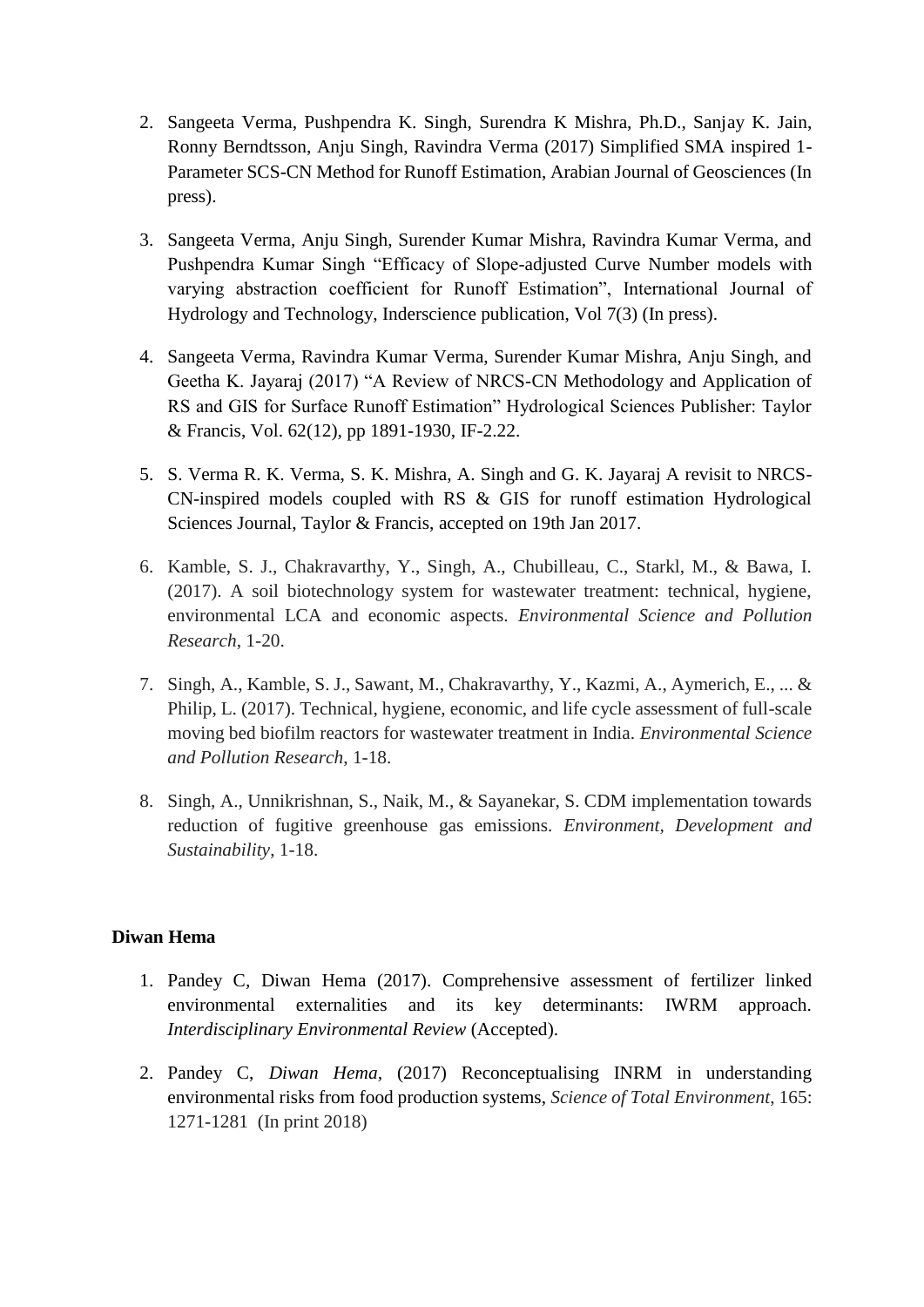3. Pandey C, *Diwan Hema,* (2017) Environmental monitoring and stakeholder study of excessive fertilizer usage in agriculturally intensive areas of UP: An Integrated study. *Management of Environmental Quality* (Accepted)

### **Organizational Behavior and HRM**

### **[S. K.](https://www.nitie.edu/Dr%20Shreekumar%20Nair.pdf) Nair**

1. Jain, Sarika, and Shreekumar K. Nair (2017), Work Support and Family Support as Predictors of Work-to-family Enrichment and Family-to-work Enrichment. *Global Business Review* 18(5) .1307-1324.

### **D.K Srivastava**

- 1. Sayan Banerjee , Dinesh Srivastava , (2017), Organizational Structure in Indian Context, *International Journal of Civic Engagement and Social Change*, 4 (2), 1—12.
- 2. Bansal, Nidhi; Srivastava, D. K. (2017), Motivation & Attitude of Generation Y in India; An Exploratory Study, *Indian Journal of Industrial Relations*, 2017 Vol. 53 no. 1, 102—114.
- 3. Sayan Banerjee and Dinesh Srivastava , (2017), Innovation, Organizational Structure and Culture: Its Impact and Linkages on Organization: *A Review, International Journal of Civic Engagement and Social Change*, 2017 vol. 4 Issue1,. 1—22.

### **Nikhil Mehta**

- 1. Mehta, N. K., & Agarwal, U. A. (2017). HariSaduVersus Subordinates: An Analysis of the Interpersonal Dynamics at the Workplace. *IUP Journal of Soft Skills*, 11(2), 35-52 (Cabell's Directory/EBSCO/Proquest)
- 2. Mehta, N. K. K. (2017, July). Evaluation of engineers' public speaking using work sampling technique. In *Professional Communication Conference (ProComm), 2017 IEEE International* (pp. 1-8). IEEE.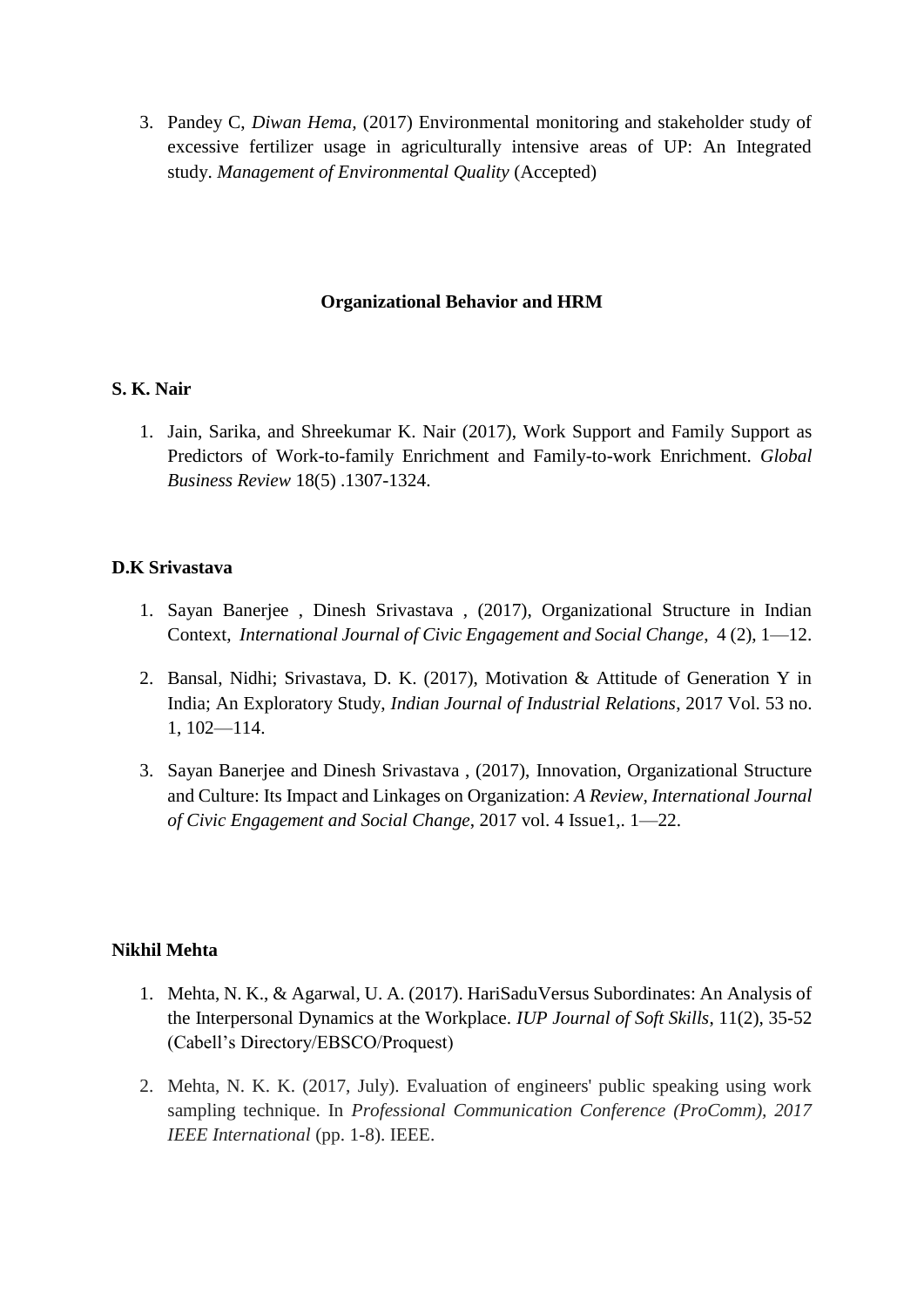- 3. Nikhil K. Mehta, Shreya Basu Roy (2017) Pain in the Chain, *Business Perspectives and Research*, 5, (2), 180 - 183 (EBSCO/J-Gate/ProQuest)
- 4. Neeraj Pandey, Nikhil Mehta, Shreya Basu Roy (2017). Semiconductor Pricing Strategy in USB Market: A Market Leader's Dilemma. *Business Perspectives and Research*, 5, (1), 1 – 10
- 5. N. K. Mehta, Diana Purushothaman, Srikar Chenammasetty, (2017) Investigation and analysis of public speaking skills of engineers using DMAIC path, *Int. J. of Bus. Excellence*, (Scopus Indexed C : ABDC)
- 6. Mehta, N.K. (2017). Enhancing engineers' public speaking efficacy using appreciative inquiry. *Industrial and Commercial Training.* (Scopus Indexed)
- 7. Mehta, Nikhil K. (2017). Conflict of Interest. Srimad Bhagavad Gita in Context. Journal of Financial Management, 1(1)

### **Sumi Jha**

- 1. Jha, S., (2017), Mediating effect of superior subordinate relationship and climate of innovation on psychological empowerment, *International Journal of Productivity and Performance Management,* 66 (7), 932-947, ABDC Ranking B, Scopus indexed, Cite score 1.85
- 2. Jha, S., & Bhattacharyya, S. (2017). Development of a Firm Level Strategic Shared Leadership Scale. *Indian Journal of Industrial Relations*, 52(3). ABDC Ranking C
- 3. Jha, S., & Bhattacharyya, S. S. (2017). Development of model integrating determinants of job performance and competitor orientation. *International Journal of Indian Culture and Business Management*, 15(3), 326-349. ABDC ranking C
- 4. Singh, Anupama, and Sumi Jha. (2017) "Scale Development of Organizational Health Construct." *Global Business Review*: 0972150917713522. Scopus Indexed, ABDC Ranking C, Cite score 0.67
- 5. Jha, S., & Bhattacharyya, S. S. (2017). Shifting contours of strategic human resource management in India. *Strategic HR Review*, (accepted).
- 6. Bhattacharyya, S. S, and Jha, S., (2017) Afcons Internationalization strategy: Planning and Implementation, *Asian Journal of Management Cases*, Accepted, Scopus Indexed
- 7. Jha, S, and Bhattacharyya, S. S.,(2017) "Entrepreneurship in online restaurant: Saga of Holachef in an increasing digitalized India", *Emerald Emerging Markets Case Studies*, Accepted
- 8. Singh, A., Jha, S., (2017), Assessment of organizational health model using multigroup invariance analysis, *Academy of Management Proceedings* 2017 (1), 13458